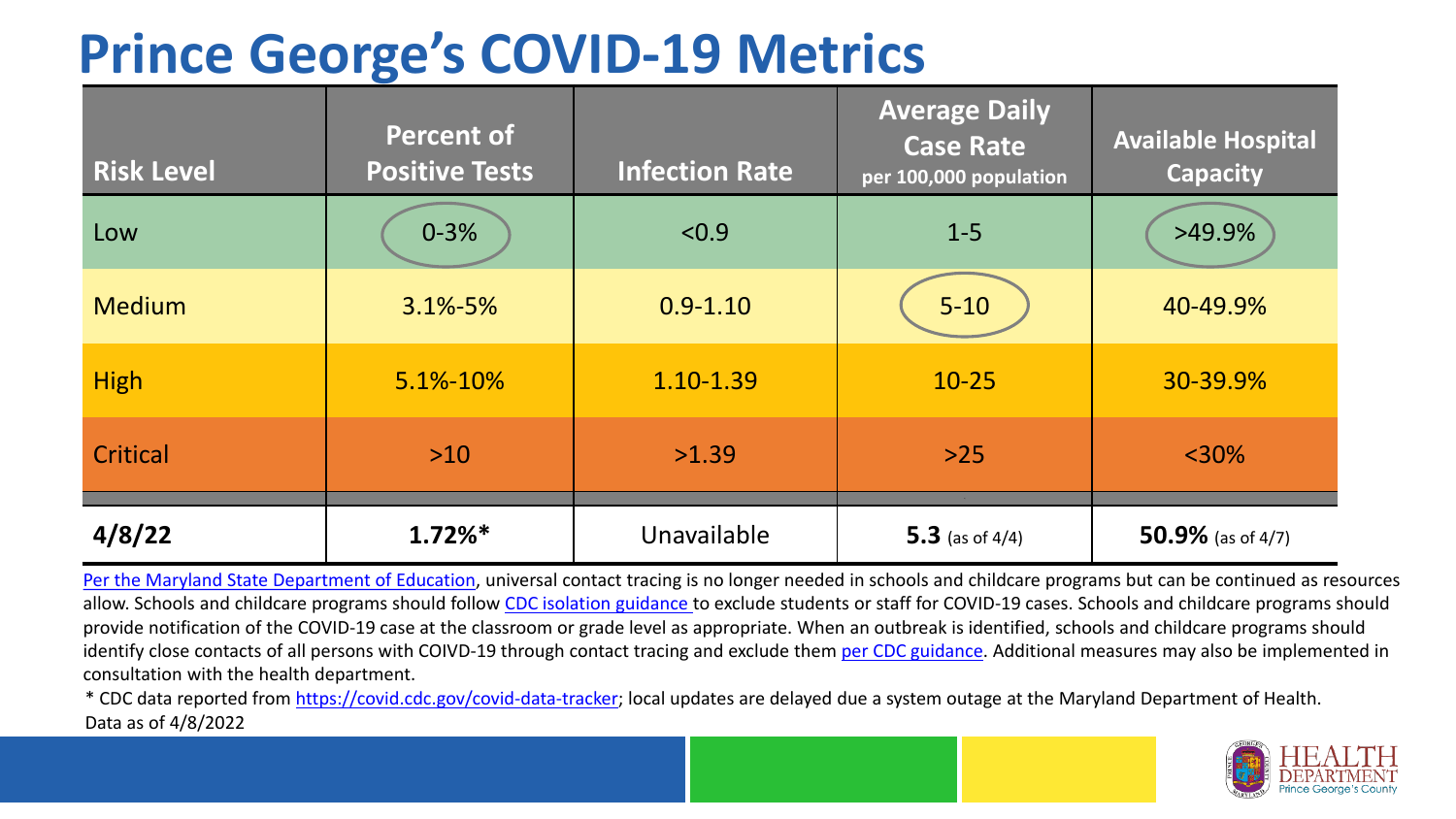## **COVID-19 Community Level and Vaccination**

Per the new [CDC COVID-19 Community Levels](https://www.cdc.gov/coronavirus/2019-ncov/science/community-levels.html#anchor_82254) and the [Maryland State Department of Education, p](https://earlychildhood.marylandpublicschools.org/system/files/filedepot/3/covid_guidance_full_080420.pdf)eople with COVID-19 symptoms, a positive test, or exposure to someone with COVID-19 should follow CDC guidance for isolation and quarantine and wear a mask regardless of the COVID-19 Community Level. According to the CDC, [vaccination](https://www.cdc.gov/coronavirus/2019-ncov/prevent-getting-sick/prevention.html) is considered the leading prevention strategy for those who are eligible.



\*\* Local vaccination data reported as of 4/8/2022

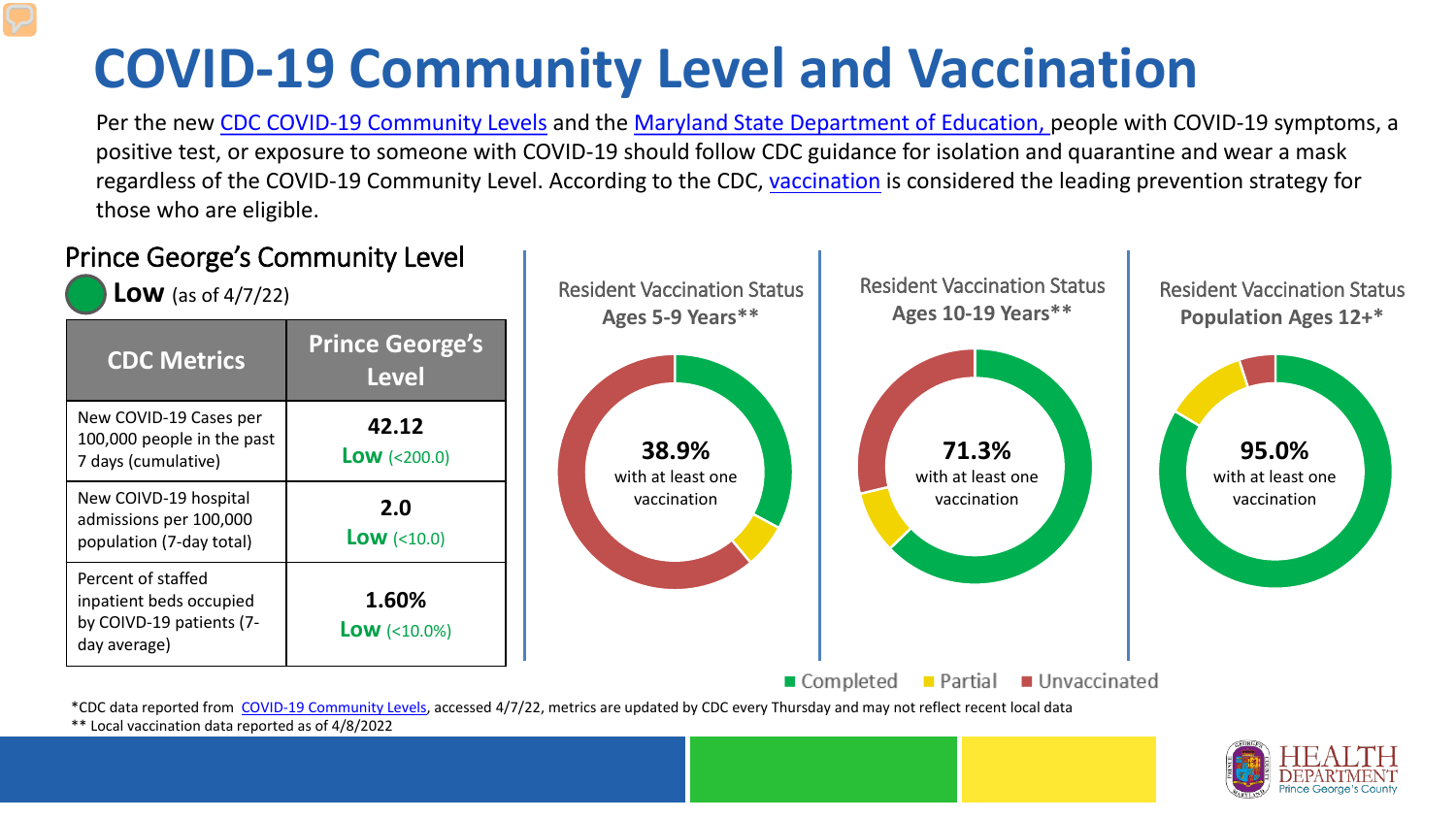## **Average Daily Case Rate** (7-day Average by test date)

**The average daily case rate at the beginning of this week was 5.3 new cases per 100,000 residents.** Our case rate has increased for over the last two week from a low of 2.3 cases per 100,000 residents (3/23).

**Average New COVID-19 Cases Per Day Per 100,000 Residents**